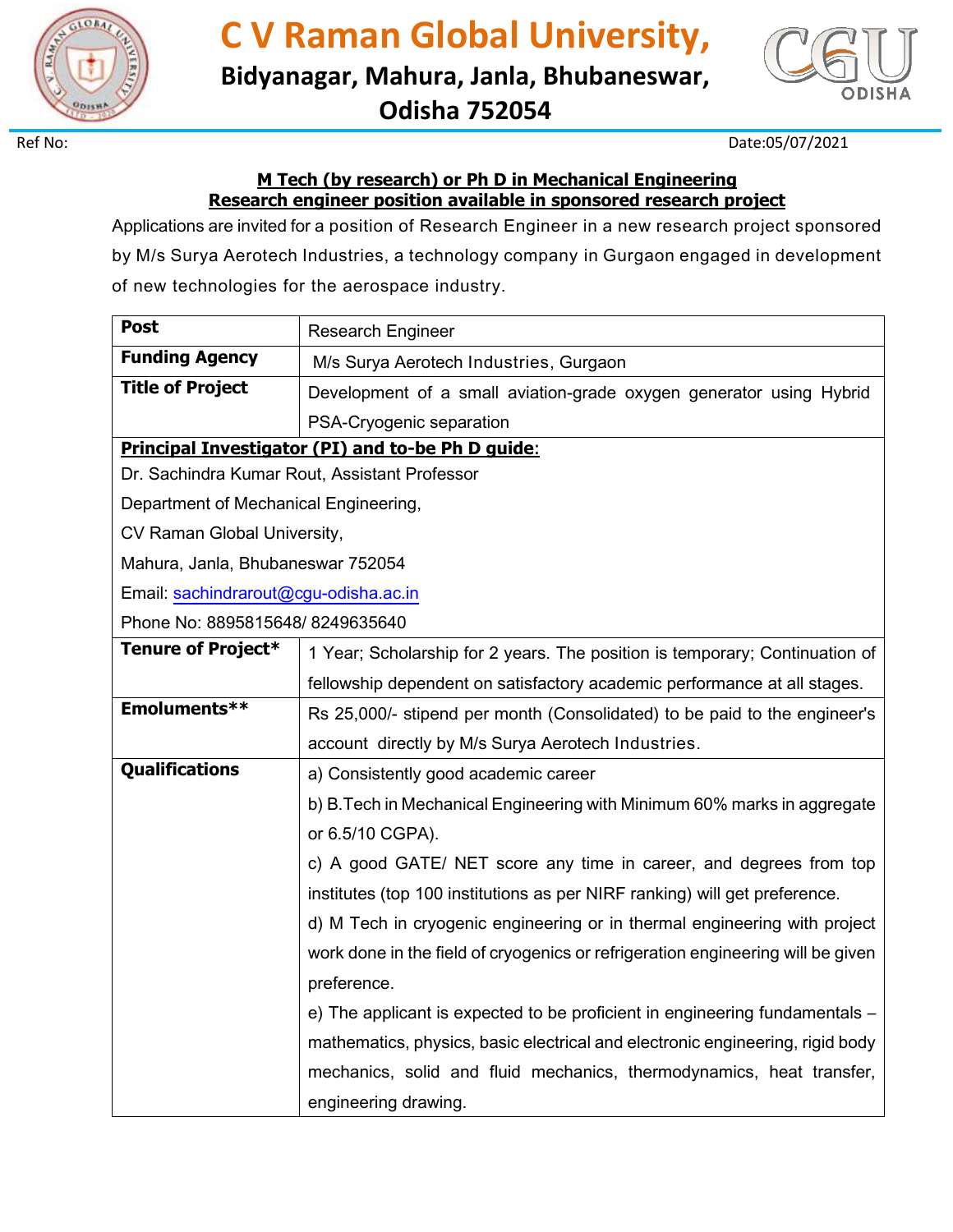

## **C V Raman Global University,**





| <b>Job Description</b>      | a) Pursuing M Tech (by research) in C V Raman global university as a full      |
|-----------------------------|--------------------------------------------------------------------------------|
|                             | time student working on the objectives of the sponsored project. [Please]      |
|                             | read the title of the project]. If interested and found eligible, the engineer |
|                             | may enroll in direct Ph D programme of the university.                         |
|                             | Any other assignment from the Principal investigator of the project and<br>b)  |
|                             | M Tech (Res) guide(s)                                                          |
| Age                         | 28 years as on last date (Relaxation of 5 years will be given for reserved     |
|                             | category applicants)                                                           |
| <b>Last Date &amp; Time</b> | July 20, 2021 (midnight); Delayed applications up to the sitting of the        |
|                             | selection committee may be accepted only at the discretion of the PI.          |
|                             |                                                                                |

**How to Apply:** Interested candidates shall fill the enclosed google form <https://forms.gle/HgRRsoUtxqiTcMpa9> and attach (i) a copy of his/her detailed Bio-Data, and (ii) a single- page write up outlining his/her strengths to pursue research in the field of study given above. Copies of certificates and mark sheets need not be sent at this stage.

In case, in spite of your efforts you are not able to post your application online, you may email the application along with enclosures to the PI at the email address given in this table. **The subject line of the mail should be "Application for Research Engineer in project."**

Eligible candidates will be called for written test or interview or both, in physical or video-conferencing mode. Shortlisted candidates for further selection process will be notified through email only. Therefore, please mention active Mobile Number and Email ID in the application form. In case of any query interested candidates can send email to PI .

\*\*No HRA or any other form of additional compensation will be given. However hostel accommodation will be provided as per the applicable rates/norms of the Institute.

## **GENERAL INFORMATION / DETAILS ABOUT THE FELLOWSHIP**

- 1. The appointment is purely temporary and will terminate automatically without any notice or compensation on termination of the research project.
- 2. The appointed person shall have no claim of appointment / absorption in funding Agency or in CGU Bhubaneswar.
- 3. The qualification prescribed should have been obtained from recognized Universities / Institutions.